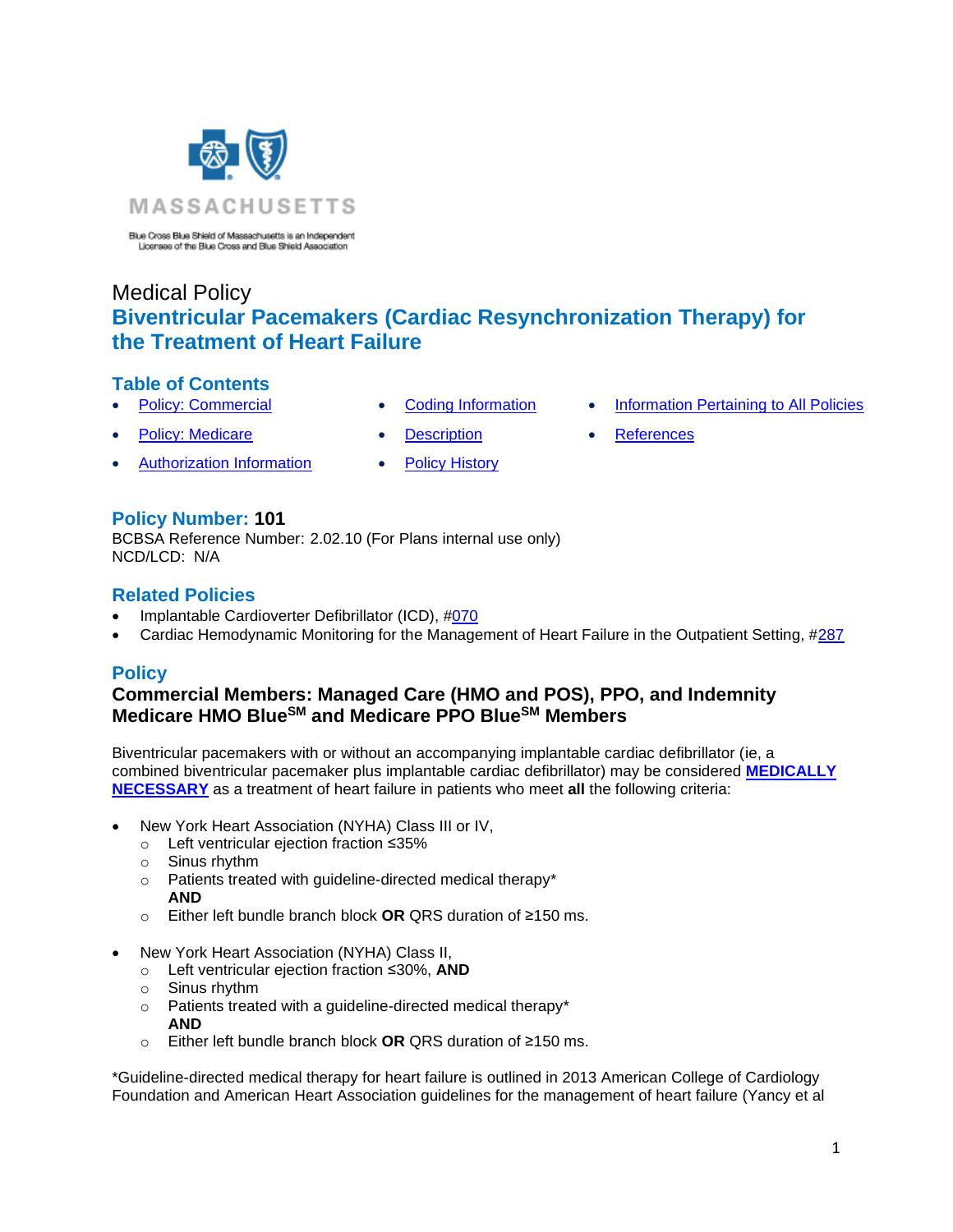<span id="page-1-0"></span>2013).

For patients who do not meet the criteria outlined above, but have an indication for a ventricular pacemaker or biventricular pacemakers with or without an accompanying implantable cardiac defibrillator (ie, a combined biventricular pacemaker/implantable cardiac defibrillator) may be considered **[MEDICALLY NECESSARY](https://www.bluecrossma.org/medical-policies/sites/g/files/csphws2091/files/acquiadam-assets/Definition%20of%20Med%20Nec%20Inv%20Not%20Med%20Nec%20prn.pdf#page=1)** as an alternative to a right ventricular pacemaker in patients who meet all of the following criteria:

- New York Heart Association class I, II, III, or IV heart failure;
- Left ventricular ejection fraction ≤50%;
- The presence of atrioventricular block with requirement for a high percentage of ventricular pacing\*; **and**
- Patients treated with guideline-directed medical therapy.<sup>\*</sup>

\*Atrioventricular block with a requirement for a high percentage of ventricular pacing is considered to be present when there is either:

- o Third-degree atrioventricular block; or
- o Second-degree atrioventricular block or a PR interval of ≥300 ms when paced at 100 beats per minute.

\*Guideline-directed medical therapy for heart failure is outlined in 2013 American College of Cardiology Foundation and American Heart Association guidelines for the management of heart failure (Yancy et al 2013).

Biventricular pacemakers, with or without an accompanying implantable cardiac defibrillator (ie, a combined biventricular pacemaker plus implantable cardiac defibrillator), are considered **[INVESTIGATIONAL](https://www.bluecrossma.org/medical-policies/sites/g/files/csphws2091/files/acquiadam-assets/Definition%20of%20Med%20Nec%20Inv%20Not%20Med%20Nec%20prn.pdf#page=1)** as a treatment for patients with NYHA class I heart failure who do not meet the above criteria.

Biventricular pacemakers, with or without an accompanying implantable cardiac defibrillator (i.e., a combined biventricular pacemaker plus implantable cardiac defibrillator), are considered **[INVESTIGATIONAL](https://www.bluecrossma.org/medical-policies/sites/g/files/csphws2091/files/acquiadam-assets/Definition%20of%20Med%20Nec%20Inv%20Not%20Med%20Nec%20prn.pdf#page=1)** as a treatment for heart failure in patients with atrial fibrillation who do not meet the above criteria.

Triple-site (triventricular) cardiac resynchronization therapy, using an additional pacing lead, is considered **[INVESTIGATIONAL](https://www.bluecrossma.org/medical-policies/sites/g/files/csphws2091/files/acquiadam-assets/Definition%20of%20Med%20Nec%20Inv%20Not%20Med%20Nec%20prn.pdf#page=1)**.

Intrathoracic fluid monitoring sensor is considered **[INVESTIGATIONAL](https://www.bluecrossma.org/medical-policies/sites/g/files/csphws2091/files/acquiadam-assets/Definition%20of%20Med%20Nec%20Inv%20Not%20Med%20Nec%20prn.pdf#page=1)** as a component of a biventricular pacemaker.

Cardiac resynchronization therapy with wireless left ventricular endocardial pacing is considered **[INVESTIGATIONAL](https://www.bluecrossma.org/medical-policies/sites/g/files/csphws2091/files/acquiadam-assets/Definition%20of%20Med%20Nec%20Inv%20Not%20Med%20Nec%20prn.pdf#page=1)**.

# **Prior Authorization Information**

**Inpatient**

• For services described in this policy, precertification/preauthorization **IS REQUIRED** for all products if the procedure is performed **inpatient**.

**Outpatient**

• For services described in this policy, see below for products where prior authorization **might be required** if the procedure is performed **outpatient**.

|                                              | <b>Outpatient</b>                           |
|----------------------------------------------|---------------------------------------------|
| <b>Commercial Managed Care (HMO and POS)</b> | Prior authorization is <b>not required.</b> |
| <b>Commercial PPO and Indemnity</b>          | Prior authorization is not required.        |
| Medicare HMO BlueSM                          | Prior authorization is not required.        |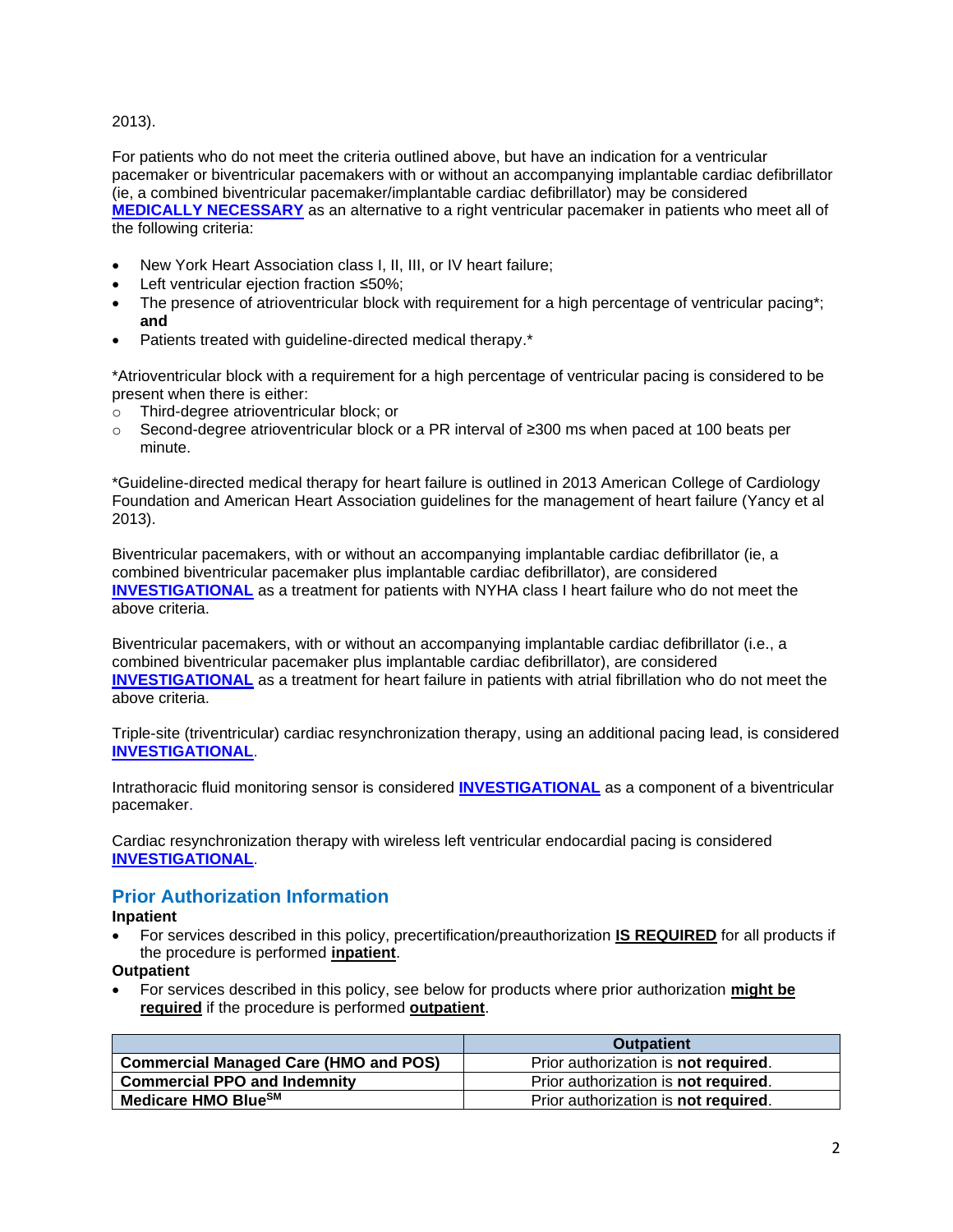| Medicare PPO BlueSM | Prior authorization is <b>not required.</b> |
|---------------------|---------------------------------------------|
|---------------------|---------------------------------------------|

## <span id="page-2-0"></span>**CPT Codes / HCPCS Codes / ICD Codes**

*Inclusion or exclusion of a code does not constitute or imply member coverage or provider reimbursement. Please refer to the member's contract benefits in effect at the time of service to determine coverage or non-coverage as it applies to an individual member.* 

*Providers should report all services using the most up-to-date industry-standard procedure, revenue, and diagnosis codes, including modifiers where applicable.*

*The following codes are included below for informational purposes only; this is not an all-inclusive list.*

**The above medical necessity criteria MUST be met for the following codes to be covered for Commercial Members: Managed Care (HMO and POS), PPO, Indemnity, Medicare HMO Blue and Medicare PPO Blue:**

#### **CPT Codes**

| <b>CPT Codes</b> | <b>Description</b>                                                                                                                                                                                                                                                                                            |
|------------------|---------------------------------------------------------------------------------------------------------------------------------------------------------------------------------------------------------------------------------------------------------------------------------------------------------------|
| 33224            | Insertion of pacing electrode, cardiac venous system, for left ventricular pacing, with<br>attachment to previously placed pacemaker or pacing cardioverter-defibrillator pulse<br>generator (including revision of pocket, removal, insertion, and/or replacement of<br>existing generator)                  |
| 33225            | Insertion of pacing electrode, cardiac venous system, for left ventricular pacing, at<br>time of insertion of pacing cardioverter-defibrillator or pacemaker pulse generator<br>(including upgrade to dual chamber system and pocket revision) (List separately in<br>addition to code for primary procedure) |

| ICD-10-PCS |                                                                                           |
|------------|-------------------------------------------------------------------------------------------|
| procedure  |                                                                                           |
| codes:     | <b>Code Description</b>                                                                   |
| 02H40JZ    | Insertion of Pacemaker Lead into Coronary Vein, Open Approach                             |
| 02H43JZ    | Insertion of Pacemaker Lead into Coronary Vein, Percutaneous Approach                     |
| 02H43KZ    | Insertion of Defibrillator Lead into Coronary Vein, Percutaneous Approach                 |
| 02H43MZ    | Insertion of Cardiac Lead into Coronary Vein, Percutaneous Approach                       |
| 02H44JZ    | Insertion of Pacemaker Lead into Coronary Vein, Percutaneous Endoscopic<br>Approach       |
| 02H60JZ    | Insertion of Pacemaker Lead into Right Atrium, Open Approach                              |
| 02H63JZ    | Insertion of Pacemaker Lead into Right Atrium, Percutaneous Approach                      |
| 02H64JZ    | Insertion of Pacemaker Lead into Right Atrium, Percutaneous Endoscopic Approach           |
| 02HK0JZ    | Insertion of Pacemaker Lead into Right Ventricle, Open Approach                           |
| 02HK0KZ    | Insertion of Defibrillator Lead into Right Ventricle, Open Approach                       |
| 02HK3JZ    | Insertion of Pacemaker Lead into Right Ventricle, Percutaneous Approach                   |
| 02HK3KZ    | Insertion of Defibrillator Lead into Right Ventricle, Percutaneous Approach               |
| 02HK4JZ    | Insertion of Pacemaker Lead into Right Ventricle, Percutaneous Endoscopic<br>Approach     |
| 02HK4KZ    | Insertion of Defibrillator Lead into Right Ventricle, Percutaneous Endoscopic<br>Approach |
| 02HL0JZ    | Insertion of Pacemaker Lead into Left Ventricle, Open Approach                            |
| 02HL0KZ    | Insertion of Defibrillator Lead into Left Ventricle, Open Approach                        |
| 02HL3JZ    | Insertion of Pacemaker Lead into Left Ventricle, Percutaneous Approach                    |
| 02HL3KZ    | Insertion of Defibrillator Lead into Left Ventricle, Percutaneous Approach                |

#### **ICD-10 Procedure Codes**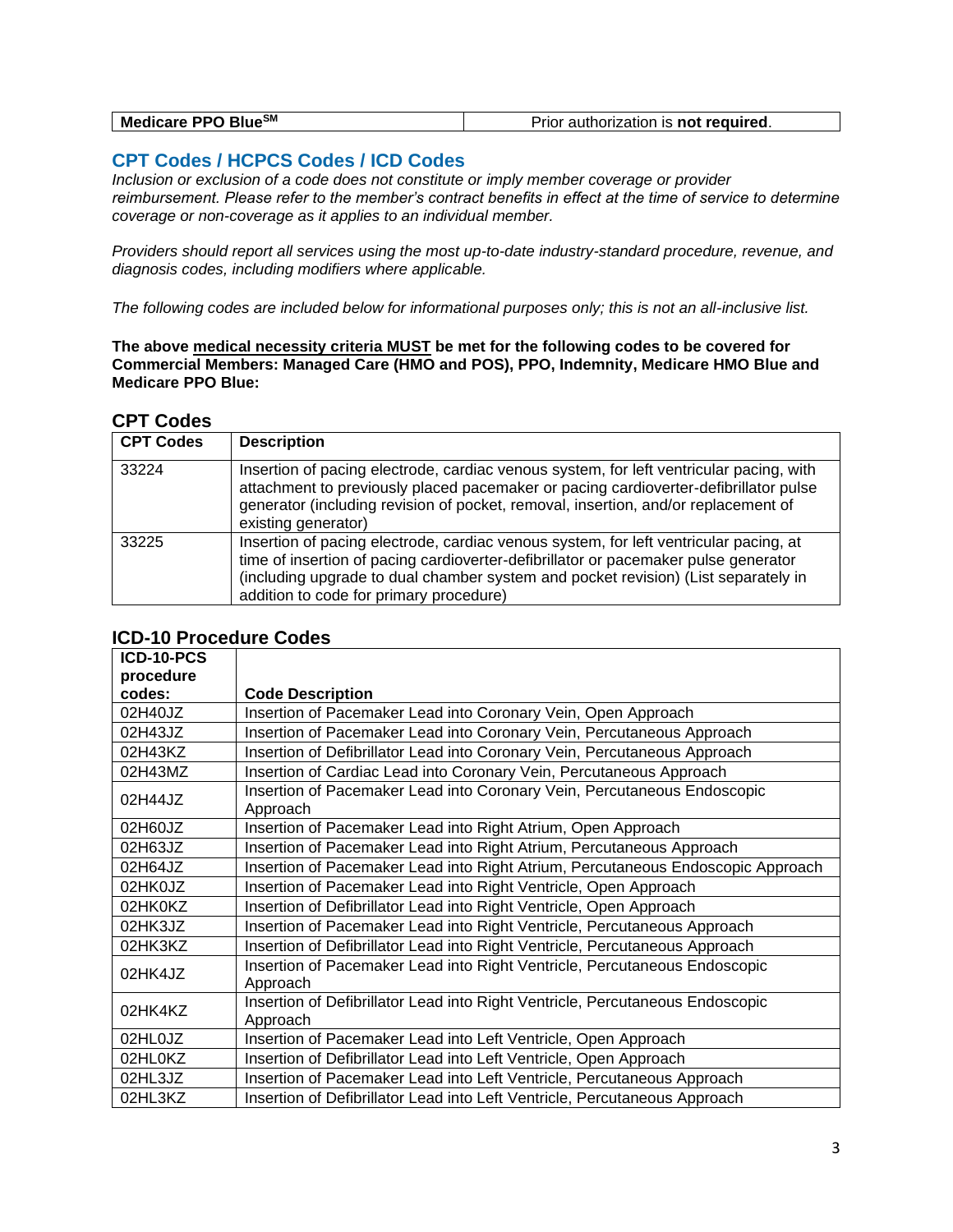| 02HL4JZ | Insertion of Pacemaker Lead into Left Ventricle, Percutaneous Endoscopic Approach     |
|---------|---------------------------------------------------------------------------------------|
| 02HL4KZ | Insertion of Defibrillator Lead into Left Ventricle, Percutaneous Endoscopic Approach |
| 02PA0MZ | Removal of Cardiac Lead from Heart, Open Approach                                     |
| 02PA3MZ | Removal of Cardiac Lead from Heart, Percutaneous Approach                             |
| 02PA4MZ | Removal of Cardiac Lead from Heart, Percutaneous Endoscopic Approach                  |
|         | Insertion of Cardiac Resynchronization Pacemaker Pulse Generator into Chest           |
| 0JH607Z | Subcutaneous Tissue and Fascia, Open Approach                                         |
| 0JH609Z | Insertion of Cardiac Resynchronization Defibrillator Pulse Generator into Chest       |
|         | Subcutaneous Tissue and Fascia, Open Approach                                         |
| 0JH637Z | Insertion of Cardiac Resynchronization Pacemaker Pulse Generator into Chest           |
|         | Subcutaneous Tissue and Fascia, Percutaneous Approach                                 |
| 0JH639Z | Insertion of Cardiac Resynchronization Defibrillator Pulse Generator into Chest       |
|         | Subcutaneous Tissue and Fascia, Percutaneous Approach                                 |
| 0JH807Z | Insertion of Cardiac Resynchronization Pacemaker Pulse Generator into Abdomen         |
|         | Subcutaneous Tissue and Fascia, Open Approach                                         |
| 0JH809Z | Insertion of Cardiac Resynchronization Defibrillator Pulse Generator into Abdomen     |
|         | Subcutaneous Tissue and Fascia, Open Approach                                         |
| 0JH837Z | Insertion of Cardiac Resynchronization Pacemaker Pulse Generator into Abdomen         |
|         | Subcutaneous Tissue and Fascia, Percutaneous Approach                                 |
| 0JH839Z | Insertion of Cardiac Resynchronization Defibrillator Pulse Generator into Abdomen     |
|         | Subcutaneous Tissue and Fascia, Percutaneous Approach                                 |
| 0JPT0PZ | Removal of Cardiac Rhythm Related Device from Trunk Subcutaneous Tissue and           |
|         | Fascia, Open Approach                                                                 |
| 0JPT3PZ | Removal of Cardiac Rhythm Related Device from Trunk Subcutaneous Tissue and           |
|         | Fascia, Percutaneous Approach                                                         |

**The following ICD Diagnosis Codes are considered medically necessary when submitted with the CPT and ICD Procedure codes above if medical necessity criteria are met:**

|  | <b>ICD-10 Diagnosis Codes</b> |  |
|--|-------------------------------|--|
|--|-------------------------------|--|

| <b>ICD-10-CM</b> |                                                                                          |
|------------------|------------------------------------------------------------------------------------------|
| <b>Diagnosis</b> |                                                                                          |
| codes:           | <b>Code Description</b>                                                                  |
| 150.20           | Unspecified systolic (congestive) heart failure                                          |
| 150.1            | Left ventricular failure, unspecified                                                    |
| 150.21           | Acute systolic (congestive) heart failure                                                |
| 150.22           | Chronic systolic (congestive) heart failure                                              |
| 150.23           | Acute on chronic systolic (congestive) heart failure                                     |
| 150.33           | Acute on chronic diastolic (congestive) heart failure                                    |
| 150.40           | Unspecified combined systolic (congestive) and diastolic (congestive) heart failure      |
| 150.41           | Acute combined systolic (congestive) and diastolic (congestive) heart failure            |
| 150.42           | Chronic combined systolic (congestive) and diastolic (congestive) heart failure          |
| 150.43           | Acute on chronic combined systolic (congestive) and diastolic (congestive) heart failure |
| 150.810          | Right heart failure, unspecified                                                         |
| 150.811          | Acute right heart failure                                                                |
| 150.812          | Chronic right heart failure                                                              |
| 150.813          | Acute on chronic right heart failure                                                     |
| 150.814          | Right heart failure due to left heart failure                                            |
| 150.82           | Biventricular heart failure                                                              |
| 150.83           | High output heart failure                                                                |
| 150.84           | End stage heart failure                                                                  |
| 150.89           | Other heart failure                                                                      |
| 150.9            | Heart failure, unspecified                                                               |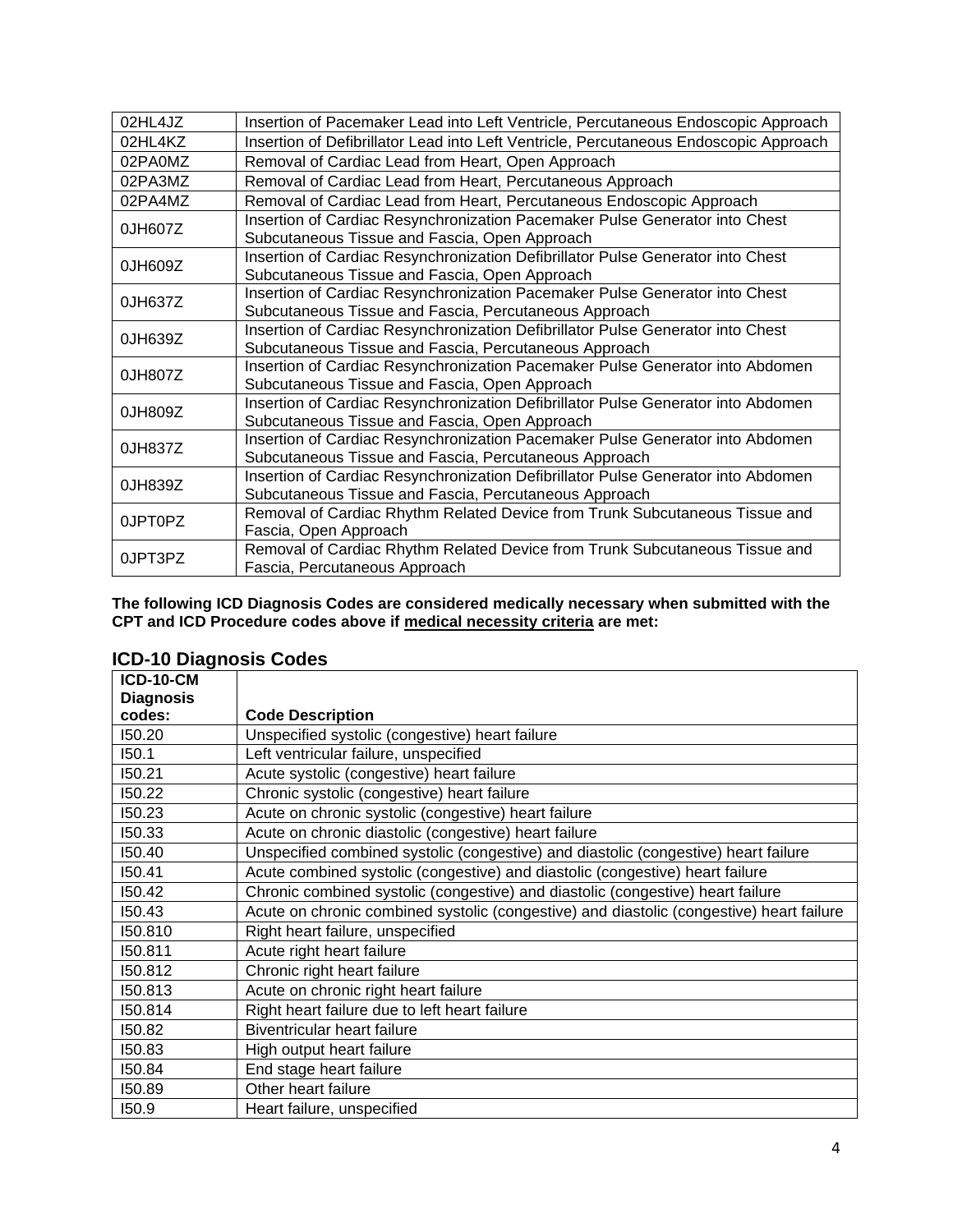## <span id="page-4-0"></span>**Description**

#### **Heart Failure**

An estimated 6 million adults in the United States 20 years of age and older had heart failure between 2015 and 2018.1, The prevalence continues to increase over time with the aging of the population. Prevalence of disease is higher in women than men 80 years of age and older. Overall prevalence is especially high in Black individuals. A 2008 study demonstrated that Black individuals had the highest risk of developing heart failure, followed by Hispanic, White, and Chinese individuals in the United States.<sup>2,</sup> Higher risk reflected differential prevalence of hypertension, diabetes, and lower socioeconomic status. Black individuals also had the highest proportion of incident heart failure not preceded by myocardial infarction (75%). Additionally, Black individuals have a greater 5-year case fatality rate associated with heart failure compared to White individuals.<sup>3,</sup>It is estimated that 20% to 30% of patients with heart failure have intraventricular conduction disorders resulting in a contraction pattern that is not coordinated and a wide QRS interval on the electrocardiogram. This abnormality appears to be associated with increased morbidity and mortality.

#### **Treatment**

Biventricular pacemakers using 3 leads (1 in the right atrium, 1 endocardial in the right ventricle, 1 epicardial for the left ventricle), also known as cardiac resynchronization therapy (CRT), have been investigated as a technique to coordinate the contraction of the ventricles, thus improving patients' hemodynamic status. Originally developed CRT devices typically used 2 ventricular leads for biventricular pacing. Devices and implantation techniques have been developed to allow for multisite pacing, with the goal of improving CRT response. This may be accomplished in 1 of 2 ways: through the use of multiple leads within the coronary sinus (triventricular pacing) or through the use of multipolar left ventricular pacing leads, which can deliver pacing stimuli at multiple sites. Wireless left ventricular endocardial pacing is also being evaluated for patients who are not candidates for or do not respond to standard epicardial pacing leads.

#### **Summary**

Cardiac resynchronization therapy (CRT), which consists of synchronized pacing of the left and right ventricles, is intended to treat patients with heart failure and dyssynchronous ventricular contractions. Treatment involves placement of a device that paces both ventricles and coordinates ventricular pacing to maximize cardiac pumping function and left ventricular ejection fraction (LVEF).

For individuals who have New York Heart Association (NYHA) class III or IV heart failure with an LVEF of 35% or less who are in sinus rhythm, treated with guideline-directed medical therapy, and have either left bundle branch block (LBBB) or a QRS interval of 150 ms or more who receive CRT with or without defibrillator, the evidence includes randomized controlled trials (RCTs) and systematic reviews of RCTs. Relevant outcomes are overall survival (OS), symptoms, functional outcomes, quality of life, hospitalizations, and treatment-related morbidity. There is a large body of clinical trial evidence supporting the use of CRT in patients with NYHA class III or IV heart failure. The RCTs have consistently reported that CRT reduces mortality, improves functional status, and improves quality of life for patients with NYHA class III or IV heart failure. Multiple subgroup analyses of RCTs have demonstrated that the benefit of CRT is mainly restricted to patients with LBBB or QRS interval greater than 150 ms. The evidence is sufficient to determine that the technology results in an improvement in the net health outcome.

For individuals who have NYHA class II heart failure with an LVEF of 30% or less who are in sinus rhythm, treated with guideline-directed medical therapy, and have either LBBB or a QRS interval of 150 ms or more who receive CRT with or without defibrillator, the evidence includes RCTs and systematic reviews of RCTs. Relevant outcomes are OS, symptoms, functional outcomes, quality of life, hospitalizations, and treatment-related morbidity. For patients with NYHA class II heart failure, at least 4 RCTs assessing CRT have been published. A mortality benefit was reported in 1 of the 4 trials, the Resynchronization-Defibrillation for Ambulatory Heart Failure Trial (RAFT). None of the other 3 RCTs reported a mortality difference, but a subgroup analysis of the Multicenter Automatic Defibrillator Implantation Trial with Cardiac Resynchronization Therapy (MADIT-CRT) trial reported a mortality benefit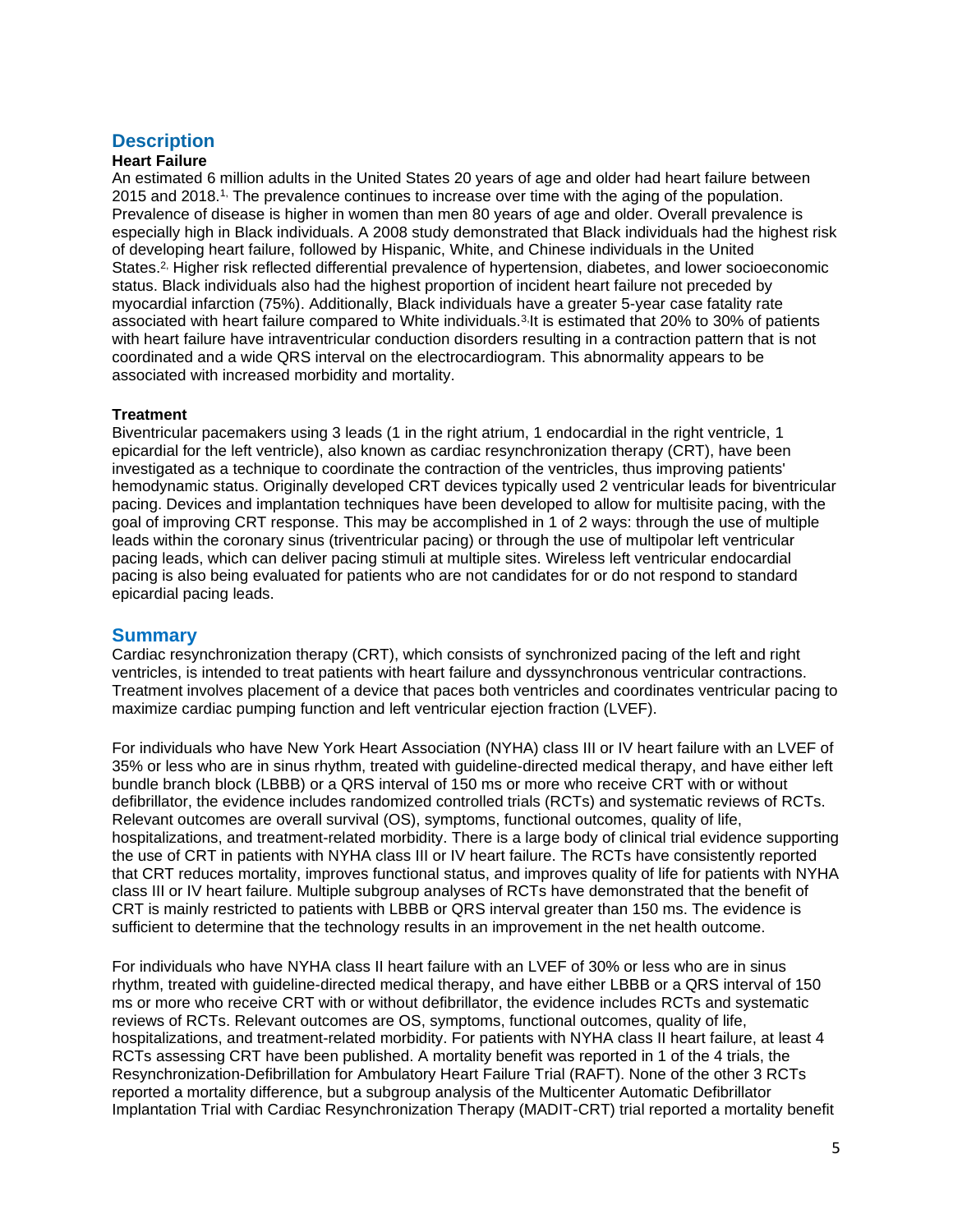for patients with LBBB. Among other outcome measures, hospitalizations for heart failure showed consistent reductions, but quality of life and functional status did not improve. Multiple subgroup analyses of RCTs have demonstrated that the benefit of CRT is mainly restricted to patients with LBBB or a QRS interval greater than 150 ms. The evidence is sufficient to determine that the technology results in an improvement in the net health outcome.

For individuals who have NYHA class I heart failure who receive CRT with or without defibrillator, the evidence includes RCTs and systematic reviews of RCTs. Relevant outcomes are OS, symptoms, functional outcomes, quality of life, hospitalizations, and treatment-related morbidity. Few patients with NYHA class I heart failure have been included in RCTs. The MADIT-CRT trial included 265 patients with class I heart failure. While the treatment effect on death and hospitalization favored combined implantable cardioverter-defibrillator plus CRT devices versus implantable cardioverter-defibrillator alone for class I patients, the confidence interval was large and included a 25% to 30% increase in events. The evidence is insufficient to determine that the technology results in an improvement in the net health outcome.

For individuals who have NYHA class I, II, III or IV heart failure with LVEF of 50% or less and atrioventricular nodal block with requirement for a high percentage of ventricular pacing, treated with guideline-directed medical therapy, who receive CRT with or without defibrillator, the evidence includes RCTs. Relevant outcomes are OS, symptoms, functional outcomes, quality of life, hospitalizations, and treatment-related morbidity. For patients who have atrioventricular nodal block, some degree of left ventricular dysfunction, and who would not necessarily meet conventional criteria for CRT but would require ventricular pacing, a large RCT has demonstrated improvements in heart failure-related hospitalizations and urgent care visits among patients treated with CRT instead of right ventricular pacing alone. For patients who require ventricular pacing but have no left ventricular dysfunction, results of a small RCT have suggested that biventricular pacing is associated with improved measures of cardiac function, but the trial was small and underpowered to detect differences in clinical outcomes. The evidence is sufficient to determine that the technology results in an improvement in the net health outcome.

For individuals who have heart failure and atrial fibrillation who receive CRT with or without defibrillator, the evidence includes 6 RCTs and a registry study. Relevant outcomes are OS, symptoms, functional outcomes, quality of life, hospitalizations, and treatment-related morbidity. Results from RCTs have been conflicting, with 3 reporting improvements for patients with atrial fibrillation, including an all-cause mortality benefit, and others reporting no significant improvements. A registry study reported significant improvements in mortality and hospitalizations for patients with heart failure and atrial fibrillation treated with CRT plus defibrillator compared with implantable cardioverter-defibrillator alone. The evidence is insufficient to determine that the technology results in an improvement in the net health outcome.

For individuals who have heart failure and atrioventricular nodal block who receive CRT, the evidence includes RCTs. Relevant outcomes are OS, symptoms, functional outcomes, quality of life, hospitalizations, and treatment-related morbidity. One large RCT demonstrated that CRT led to reductions in heart failure-related hospitalizations and urgent care visits among patients with heart failure and atrioventricular block who would not necessarily meet conventional criteria for CRT. For patients who require ventricular pacing but have no left ventricular dysfunction, results of a small RCT have suggested that biventricular pacing is associated with improvement in cardiac function, but the trial was small and underpowered to detect differences in clinical outcomes. The evidence is sufficient to determine that the technology results in an improvement in the net health outcome.

For individuals who have heart failure who receive triple-site CRT, the evidence includes small RCTs and a meta-analysis that included nonrandomized studies. Relevant outcomes are OS, symptoms, functional outcomes, quality of life, hospitalizations, and treatment-related morbidity. The available RCTs have reported improved outcomes on at least 1 measure of functional status or quality of life with triple-site CRT compared with conventional CRT. However, the trials were small and had methodologic limitations. Also, outcomes reported differed across studies. Triple-site CRT was also associated with higher radiation exposure and a greater number of additional procedures post-implantation. Larger, high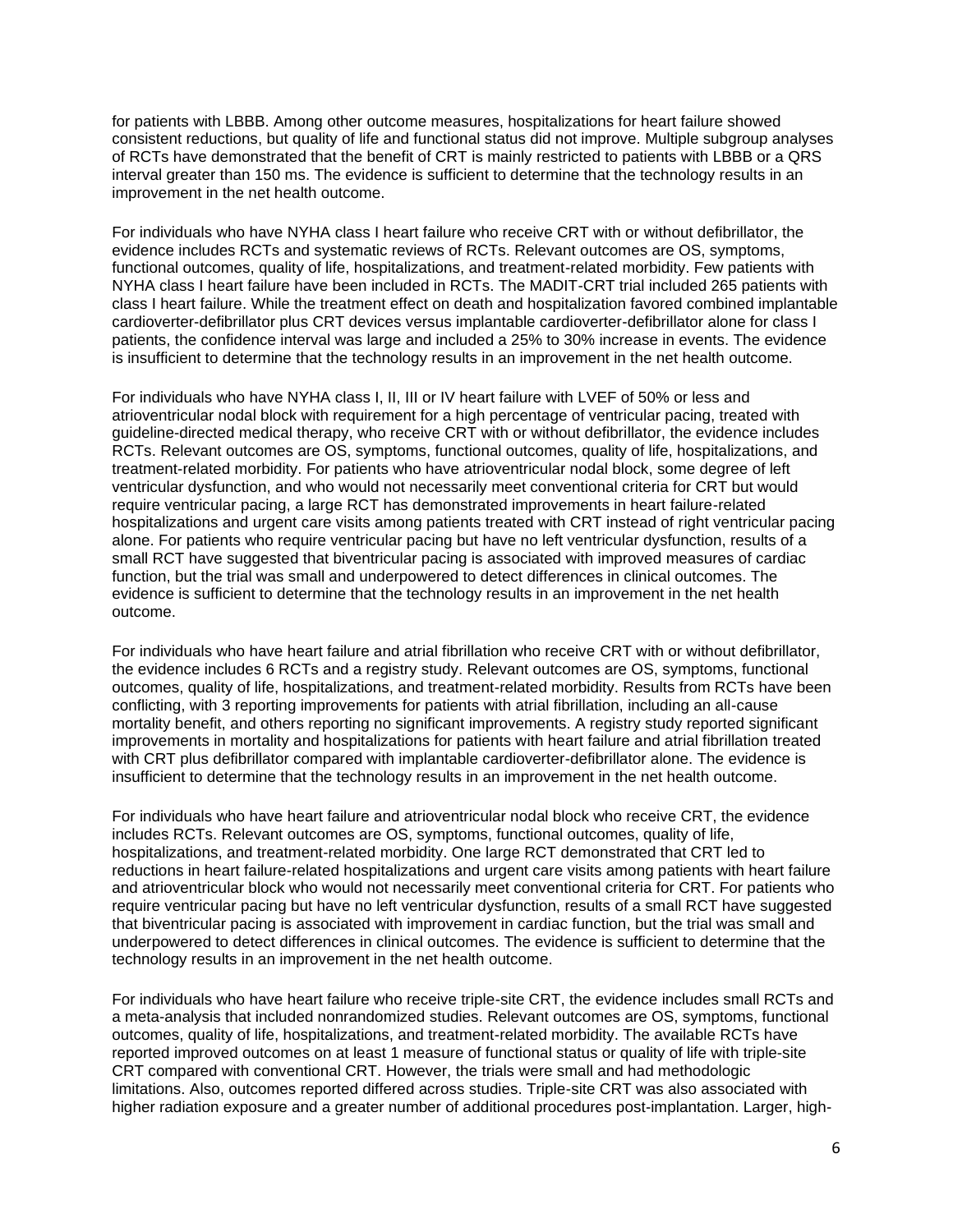quality RCTs are needed to define better the benefit-risk ratio for triple-site CRT compared with conventional CRT. The evidence is insufficient to determine that the technology results in an improvement in the net health outcome.

For individuals who have heart failure who receive CRT combined with remote fluid monitoring, the evidence includes 3 RCTs. Relevant outcomes are OS, symptoms, functional outcomes, quality of life, hospitalizations, and treatment-related morbidity. Three RCTs have reported no improvement in outcomes associated with remote fluid monitoring for patients with heart failure. The evidence is insufficient to determine that the technology results in an improvement in the net health outcome.

<span id="page-6-1"></span>

| <b>Policy History</b> |                                                                                     |
|-----------------------|-------------------------------------------------------------------------------------|
| <b>Date</b>           | <b>Action</b>                                                                       |
| 6/2022                | Annual policy review. Description, summary, and references updated. Policy          |
|                       | statements unchanged.                                                               |
| 6/2021                | Annual policy review. Description, summary, and references updated. Policy          |
|                       | statements unchanged.                                                               |
| 7/2020                | Annual policy review. Description, summary, and references updated. Policy          |
|                       | statements unchanged.                                                               |
| 6/2019                | Annual policy review. Description, summary, and references updated. Policy          |
|                       | statements unchanged.                                                               |
| 10/2018               | Annual policy review. Policy statement added that cardiac resynchronization therapy |
|                       | with wireless left ventricular endocardial pacing is considered investigational.    |
| 1/2018                | Effective 10/1/2018.<br>Clarified coding information.                               |
| 10/2017               | Clarified coding information.                                                       |
| 7/2017                | Annual policy review.                                                               |
|                       | Medically necessary criteria clarified. 7/1/2017.                                   |
| 6/2017                | Clarified coding information.                                                       |
| $\frac{1}{7}$ /2016   | New references added from Annual policy review.                                     |
| 9/2015                | Annual policy review. Policy statements for CRT in class II and II/IV heart failure |
|                       | changed to include presence of LBBB (and QRS >120-130 ms) OR QRS >150 ms            |
|                       | as medically necessary criteria. New medically necessary indications described.     |
|                       | Clarified coding information. Effective 9/1/2015.                                   |
| 5/2015                | Clarified coding information                                                        |
| 7/2014                | New references added from Annual policy review.                                     |
| 5/2014                | Updated Coding section with ICD10 procedure and diagnosis codes, effective          |
|                       | 10/2015.                                                                            |
| 4/2014                | Coding information clarified                                                        |
| 10/2013               | Annual policy review. New investigational indications described. Effective          |
|                       | 10/1/2013.                                                                          |
| 3/2013                | Annual policy review. New investigational indications described. Cardiac            |
|                       | Resynchronization Therapy" added to policy title. Effective 3/1/2013                |
| 11/2011-4/2012        | Medical policy ICD 10 remediation: Formatting, editing and coding updates. No       |
|                       | changes to policy statements.                                                       |
| 12/1/2011             | Annual policy review. Changes to policy statements.                                 |
| 4/2011                | Medical Policy Group - Cardiology and Pulmonology. No changes to policy             |
|                       | statements.                                                                         |
| 6/2009                | New policy, effective 6/2009, describing covered and non-covered indications.       |

# <span id="page-6-0"></span>**Information Pertaining to All Blue Cross Blue Shield Medical Policies**

Click on any of the following terms to access the relevant information:

[Medical Policy Terms of Use](http://www.bluecrossma.org/medical-policies/sites/g/files/csphws2091/files/acquiadam-assets/Medical_Policy_Terms_of_Use_prn.pdf) [Managed Care Guidelines](http://www.bluecrossma.org/medical-policies/sites/g/files/csphws2091/files/acquiadam-assets/Managed_Care_Guidelines_prn.pdf)

[Indemnity/PPO Guidelines](http://www.bluecrossma.org/medical-policies/sites/g/files/csphws2091/files/acquiadam-assets/Indemnity_and_PPO_Guidelines_prn.pdf)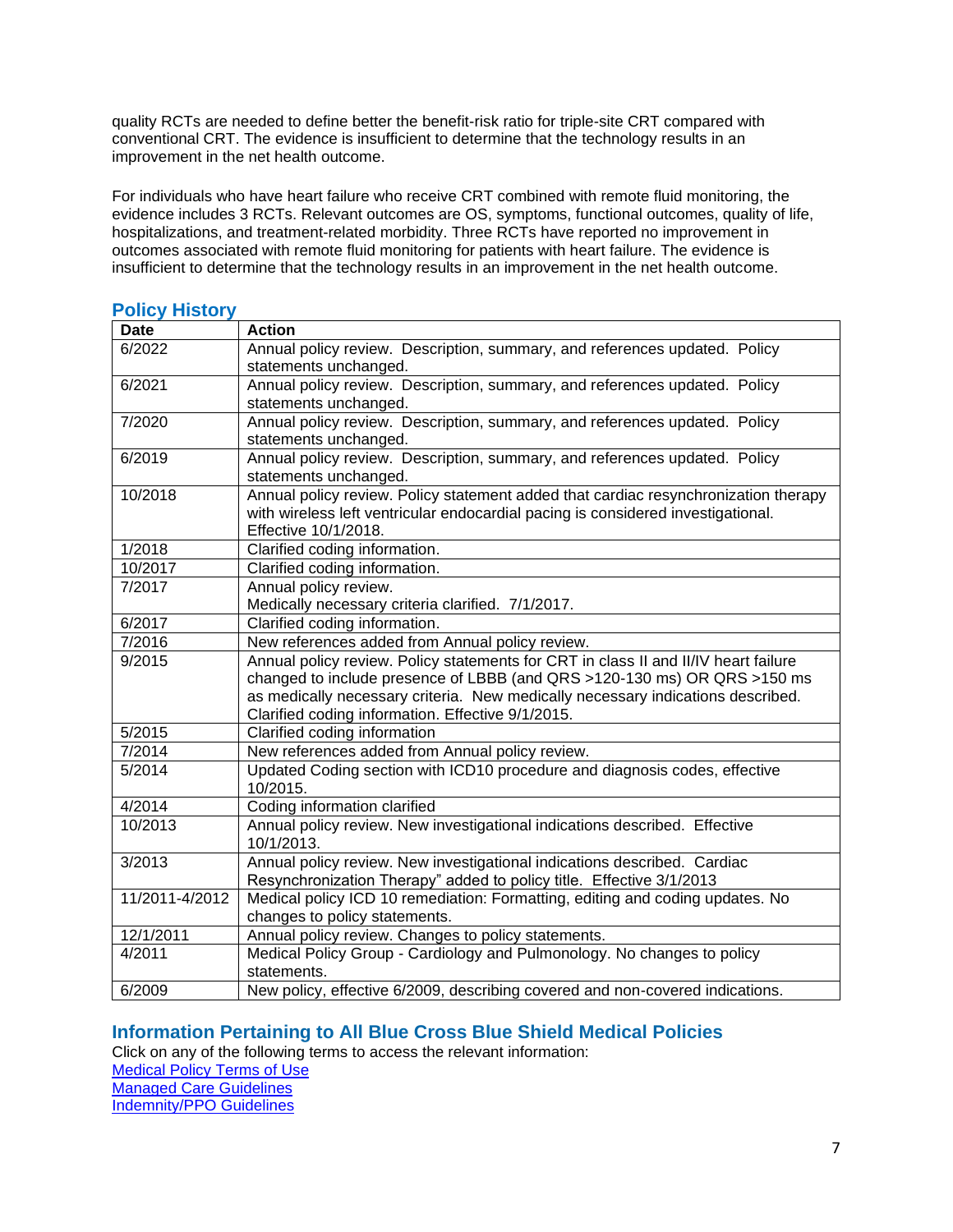[Clinical Exception Process](http://www.bluecrossma.org/medical-policies/sites/g/files/csphws2091/files/acquiadam-assets/Clinical_Exception_Process_prn.pdf) [Medical Technology Assessment Guidelines](http://www.bluecrossma.org/medical-policies/sites/g/files/csphws2091/files/acquiadam-assets/Medical_Technology_Assessment_Guidelines_prn.pdf)

#### <span id="page-7-0"></span>**References**

- 1. Tsao CW, Aday AW, Almarzooq ZI, et al. Heart Disease and Stroke Statistics-2022 Update: A Report From the American Heart Association. Circulation. Feb 22 2022; 145(8): e153-e639. PMID 35078371
- 2. Bahrami H, Kronmal R, Bluemke DA, et al. Differences in the incidence of congestive heart failure by ethnicity: the multi-ethnic study of atherosclerosis. Arch Intern Med. Oct 27 2008; 168(19): 2138-45. PMID 18955644
- 3. Loehr LR, Rosamond WD, Chang PP, et al. Heart failure incidence and survival (from the Atherosclerosis Risk in Communities study). Am J Cardiol. Apr 01 2008; 101(7): 1016-22. PMID 18359324
- 4. Food and Drug Administration. Summary of Safety and Effectiveness Data (SSED): Cardiac Resynchronization Therapy Defibrillator (CRT-D). 2010;
- https://www.accessdata.fda.gov/cdrh\_docs/pdf/P010012S230b.pdf. Accessed April 6, 2022. 5. Food and Drug Administration. Approval Order: Biotronic PMA P050023. 2013;
- https://www.accessdata.fda.gov/cdrh\_docs/pdf5/P050023S058A.pdf. Accessed April 5, 2022. 6. Al-Majed NS, McAlister FA, Bakal JA, et al. Meta-analysis: cardiac resynchronization therapy for patients with less symptomatic heart failure. Ann Intern Med. Mar 15 2011; 154(6): 401-12. PMID 21320922
- 7. Ezekowitz JA, Rowe BH, Dryden DM, et al. Systematic review: implantable cardioverter defibrillators for adults with left ventricular systolic dysfunction. Ann Intern Med. Aug 21 2007; 147(4): 251-62. PMID 17709759
- 8. McAlister FA, Ezekowitz JA, Wiebe N, et al. Systematic review: cardiac resynchronization in patients with symptomatic heart failure. Ann Intern Med. Sep 07 2004; 141(5): 381-90. PMID 15353430
- 9. Adabag S, Roukoz H, Anand IS, et al. Cardiac resynchronization therapy in patients with minimal heart failure: a systematic review and meta-analysis. J Am Coll Cardiol. Aug 23 2011; 58(9): 935-41. PMID 21851882
- 10. Bertoldi EG, Polanczyk CA, Cunha V, et al. Mortality reduction of cardiac resynchronization and implantable cardioverter-defibrillator therapy in heart failure: an updated meta-analysis. Does recent evidence change the standard of care?. J Card Fail. Oct 2011; 17(10): 860-6. PMID 21962425
- 11. Nery PB, Ha AC, Keren A, et al. Cardiac resynchronization therapy in patients with left ventricular systolic dysfunction and right bundle branch block: a systematic review. Heart Rhythm. Jul 2011; 8(7): 1083-7. PMID 21300176
- 12. Tu R, Zhong G, Zeng Z, et al. Cardiac resynchronization therapy in patients with mild heart failure: a systematic review and meta-analysis of randomized controlled trials. Cardiovasc Drugs Ther. Aug 2011; 25(4): 331-40. PMID 21750900
- 13. Santangeli P, Di Biase L, Pelargonio G, et al. Cardiac resynchronization therapy in patients with mild heart failure: a systematic review and meta-analysis. J Interv Card Electrophysiol. Nov 2011; 32(2): 125-35. PMID 21594629
- 14. Wells G, Parkash R, Healey JS, et al. Cardiac resynchronization therapy: a meta-analysis of randomized controlled trials. CMAJ. Mar 08 2011; 183(4): 421-9. PMID 21282316
- 15. Chen S, Ling Z, Kiuchi MG, et al. The efficacy and safety of cardiac resynchronization therapy combined with implantable cardioverter defibrillator for heart failure: a meta-analysis of 5674 patients. Europace. Jul 2013; 15(7): 992-1001. PMID 23419662
- 16. Woods B, Hawkins N, Mealing S, et al. Individual patient data network meta-analysis of mortality effects of implantable cardiac devices. Heart. Nov 2015; 101(22): 1800-6. PMID 26269413
- 17. Sun WP, Li CL, Guo JC, et al. Long-term efficacy of implantable cardiac resynchronization therapy plus defibrillator for primary prevention of sudden cardiac death in patients with mild heart failure: an updated meta-analysis. Heart Fail Rev. Jul 2016; 21(4): 447-53. PMID 27043219
- 18. Ali-Hassan-Al-Saegh S, Mirhosseini SJ, Karimi-Bondarabadi AA, et al. Cardiac resynchronization therapy in patients with mild heart failure is a reversal therapy. Indian Heart J. Jan 2017; 69(1): 112- 118. PMID 28228294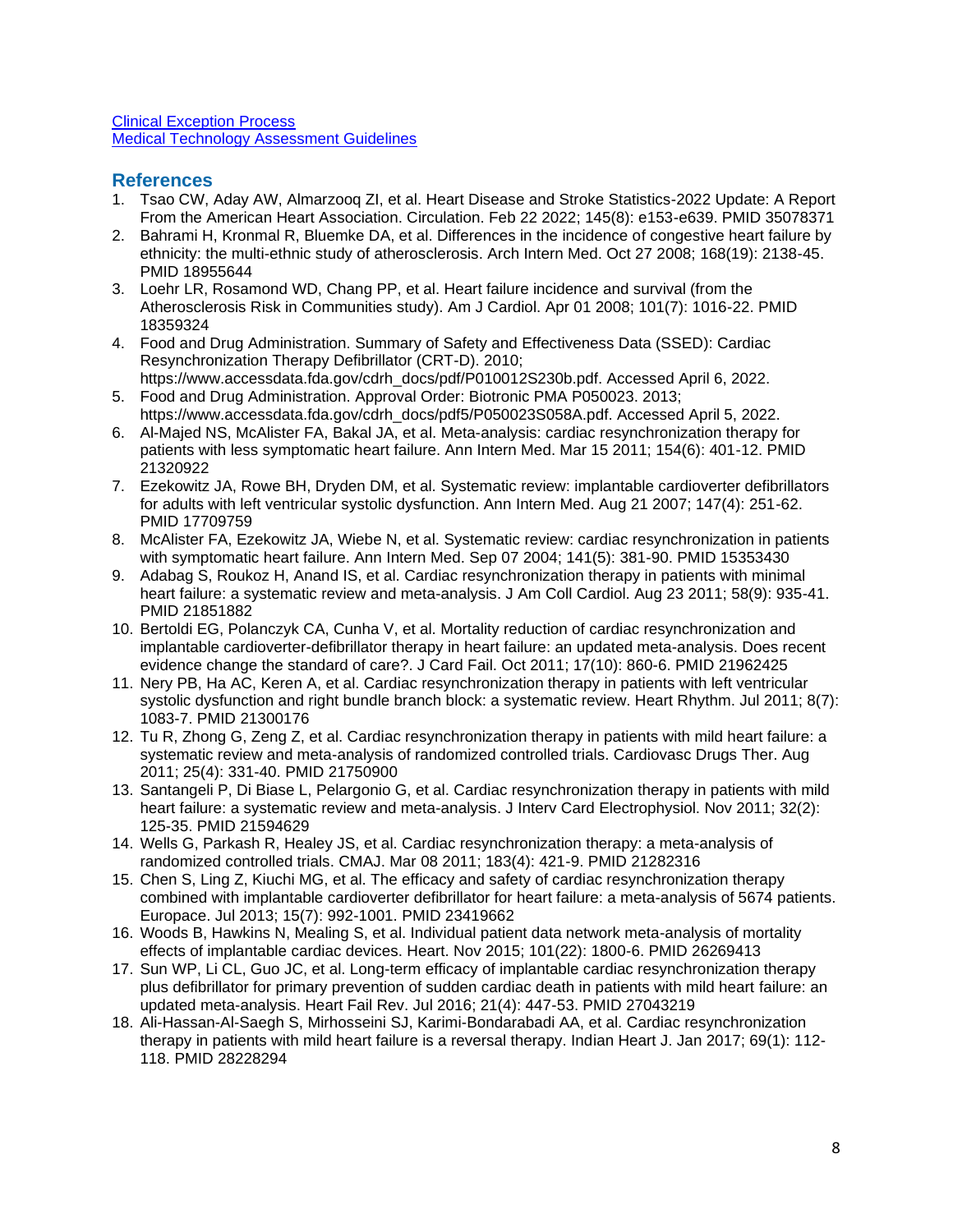- 19. Lozano I, Bocchiardo M, Achtelik M, et al. Impact of biventricular pacing on mortality in a randomized crossover study of patients with heart failure and ventricular arrhythmias. Pacing Clin Electrophysiol. Nov 2000; 23(11 Pt 2): 1711-2. PMID 11139906
- 20. Cazeau S, Leclercq C, Lavergne T, et al. Effects of multisite biventricular pacing in patients with heart failure and intraventricular conduction delay. N Engl J Med. Mar 22 2001; 344(12): 873-80. PMID 11259720
- 21. Garrigue S, Bordachar P, Reuter S, et al. Comparison of permanent left ventricular and biventricular pacing in patients with heart failure and chronic atrial fibrillation: prospective haemodynamic study. Heart. Jun 2002; 87(6): 529-34. PMID 12010933
- 22. Leclercq C, Walker S, Linde C, et al. Comparative effects of permanent biventricular and rightuniventricular pacing in heart failure patients with chronic atrial fibrillation. Eur Heart J. Nov 2002; 23(22): 1780-7. PMID 12419298
- 23. Abraham WT, Fisher WG, Smith AL, et al. Cardiac resynchronization in chronic heart failure. N Engl J Med. Jun 13 2002; 346(24): 1845-53. PMID 12063368
- 24. Auricchio A, Stellbrink C, Sack S, et al. Long-term clinical effect of hemodynamically optimized cardiac resynchronization therapy in patients with heart failure and ventricular conduction delay. J Am Coll Cardiol. Jun 19 2002; 39(12): 2026-33. PMID 12084604
- 25. Auricchio A, Stellbrink C, Butter C, et al. Clinical efficacy of cardiac resynchronization therapy using left ventricular pacing in heart failure patients stratified by severity of ventricular conduction delay. J Am Coll Cardiol. Dec 17 2003; 42(12): 2109-16. PMID 14680736
- 26. Higgins SL, Hummel JD, Niazi IK, et al. Cardiac resynchronization therapy for the treatment of heart failure in patients with intraventricular conduction delay and malignant ventricular tachyarrhythmias. J Am Coll Cardiol. Oct 15 2003; 42(8): 1454-9. PMID 14563591
- 27. Young JB, Abraham WT, Smith AL, et al. Combined cardiac resynchronization and implantable cardioversion defibrillation in advanced chronic heart failure: the MIRACLE ICD Trial. JAMA. May 28 2003; 289(20): 2685-94. PMID 12771115
- 28. Bristow MR, Saxon LA, Boehmer J, et al. Cardiac-resynchronization therapy with or without an implantable defibrillator in advanced chronic heart failure. N Engl J Med. May 20 2004; 350(21): 2140-50. PMID 15152059
- 29. Abraham WT, Young JB, Leon AR, et al. Effects of cardiac resynchronization on disease progression in patients with left ventricular systolic dysfunction, an indication for an implantable cardioverterdefibrillator, and mildly symptomatic chronic heart failure. Circulation. Nov 02 2004; 110(18): 2864-8. PMID 15505095
- 30. Cleland JG, Daubert JC, Erdmann E, et al. The effect of cardiac resynchronization on morbidity and mortality in heart failure. N Engl J Med. Apr 14 2005; 352(15): 1539-49. PMID 15753115
- 31. Gasparini M, Bocchiardo M, Lunati M, et al. Comparison of 1-year effects of left ventricular and biventricular pacing in patients with heart failure who have ventricular arrhythmias and left bundlebranch block: the Bi vs Left Ventricular Pacing: an International Pilot Evaluation on Heart Failure Patients with Ventricular Arrhythmias (BELIEVE) multicenter prospective randomized pilot study. Am Heart J. Jul 2006; 152(1): 155.e1-7. PMID 16824846
- 32. Kindermann M, Hennen B, Jung J, et al. Biventricular versus conventional right ventricular stimulation for patients with standard pacing indication and left ventricular dysfunction: the Homburg Biventricular Pacing Evaluation (HOBIPACE). J Am Coll Cardiol. May 16 2006; 47(10): 1927-37. PMID 16697307
- 33. Piccirillo G, Magri D, di Carlo S, et al. Influence of cardiac-resynchronization therapy on heart rate and blood pressure variability: 1-year follow-up. Eur J Heart Fail. Nov 2006; 8(7): 716-22. PMID 16513420
- 34. Rao RK, Kumar UN, Schafer J, et al. Reduced ventricular volumes and improved systolic function with cardiac resynchronization therapy: a randomized trial comparing simultaneous biventricular pacing, sequential biventricular pacing, and left ventricular pacing. Circulation. Apr 24 2007; 115(16): 2136-44. PMID 17420340
- 35. Leclercq C, Cazeau S, Lellouche D, et al. Upgrading from single chamber right ventricular to biventricular pacing in permanently paced patients with worsening heart failure: The RD-CHF Study. Pacing Clin Electrophysiol. Jan 2007; 30 Suppl 1: S23-30. PMID 17302711
- 36. Beshai JF, Grimm RA, Nagueh SF, et al. Cardiac-resynchronization therapy in heart failure with narrow QRS complexes. N Engl J Med. Dec 13 2007; 357(24): 2461-71. PMID 17986493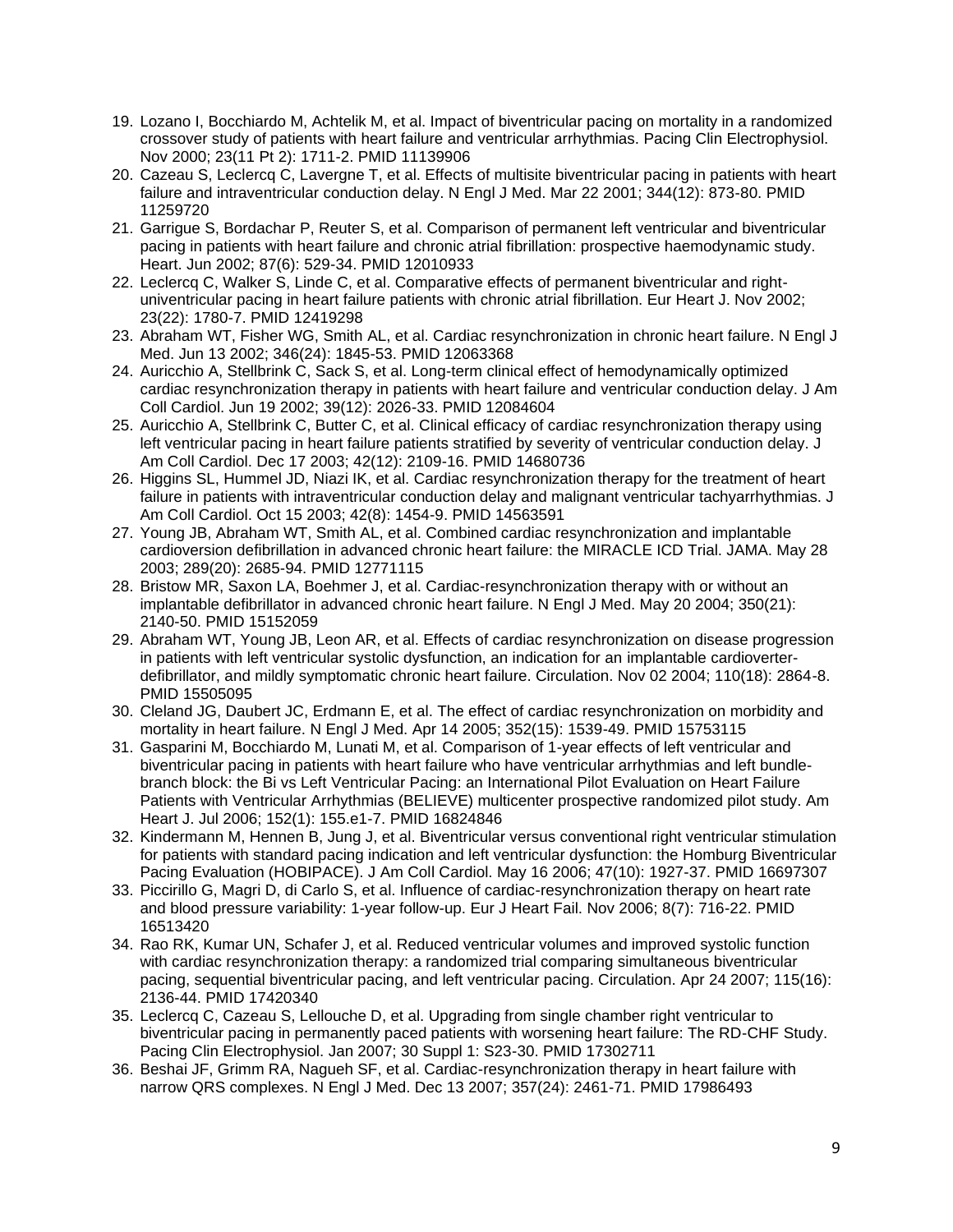- 37. Brignole M, Auricchio A, Baron-Esquivias G, et al. 2013 ESC Guidelines on cardiac pacing and cardiac resynchronization therapy: the Task Force on cardiac pacing and resynchronization therapy of the European Society of Cardiology (ESC). Developed in collaboration with the European Heart Rhythm Association (EHRA). Eur Heart J. Aug 2013; 34(29): 2281-329. PMID 23801822
- 38. Linde C, Abraham WT, Gold MR, et al. Randomized trial of cardiac resynchronization in mildly symptomatic heart failure patients and in asymptomatic patients with left ventricular dysfunction and previous heart failure symptoms. J Am Coll Cardiol. Dec 02 2008; 52(23): 1834-1843. PMID 19038680
- 39. Moss AJ, Hall WJ, Cannom DS, et al. Cardiac-resynchronization therapy for the prevention of heartfailure events. N Engl J Med. Oct 01 2009; 361(14): 1329-38. PMID 19723701
- 40. Pinter A, Mangat I, Korley V, et al. Assessment of resynchronization therapy on functional status and quality of life in patients requiring an implantable defibrillator. Pacing Clin Electrophysiol. Dec 2009; 32(12): 1509-19. PMID 19765233
- 41. Boriani G, Kranig W, Donal E, et al. A randomized double-blind comparison of biventricular versus left ventricular stimulation for cardiac resynchronization therapy: the Biventricular versus Left Univentricular Pacing with ICD Back-up in Heart Failure Patients (B-LEFT HF) trial. Am Heart J. Jun 2010; 159(6): 1052-1058.e1. PMID 20569719
- 42. Martinelli Filho M, de Siqueira SF, Costa R, et al. Conventional versus biventricular pacing in heart failure and bradyarrhythmia: the COMBAT study. J Card Fail. Apr 2010; 16(4): 293-300. PMID 20350695
- 43. Tang AS, Wells GA, Talajic M, et al. Cardiac-resynchronization therapy for mild-to-moderate heart failure. N Engl J Med. Dec 16 2010; 363(25): 2385-95. PMID 21073365
- 44. Thibault B, Ducharme A, Harel F, et al. Left ventricular versus simultaneous biventricular pacing in patients with heart failure and a QRS complex 120 milliseconds. Circulation. Dec 20 2011; 124(25): 2874-81. PMID 22104549
- 45. van Geldorp IE, Vernooy K, Delhaas T, et al. Beneficial effects of biventricular pacing in chronically right ventricular paced patients with mild cardiomyopathy. Europace. Feb 2010; 12(2): 223-9. PMID 19966323
- 46. Foley PW, Patel K, Irwin N, et al. Cardiac resynchronisation therapy in patients with heart failure and a normal QRS duration: the RESPOND study. Heart. Jul 2011; 97(13): 1041-7. PMID 21339317
- 47. Gillis AM, Kerr CR, Philippon F, et al. Impact of cardiac resynchronization therapy on hospitalizations in the Resynchronization-Defibrillation for Ambulatory Heart Failure trial. Circulation. May 20 2014; 129(20): 2021-30. PMID 24610807
- 48. Goldenberg I, Hall WJ, Beck CA, et al. Reduction of the risk of recurring heart failure events with cardiac resynchronization therapy: MADIT-CRT (Multicenter Automatic Defibrillator Implantation Trial With Cardiac Resynchronization Therapy). J Am Coll Cardiol. Aug 09 2011; 58(7): 729-37. PMID 21816309
- 49. Goldenberg I, Kutyifa V, Klein HU, et al. Survival with cardiac-resynchronization therapy in mild heart failure. N Engl J Med. May 01 2014; 370(18): 1694-701. PMID 24678999
- 50. Hosseini SM, Moazzami K, Rozen G, et al. Utilization and in-hospital complications of cardiac resynchronization therapy: trends in the United States from 2003 to 2013. Eur Heart J. Jul 14 2017; 38(27): 2122-2128. PMID 28329322
- 51. Yu CM, Abraham WT, Bax J, et al. Predictors of response to cardiac resynchronization therapy (PROSPECT)--study design. Am Heart J. Apr 2005; 149(4): 600-5. PMID 15990740
- 52. Chung ES, Leon AR, Tavazzi L, et al. Results of the Predictors of Response to CRT (PROSPECT) trial. Circulation. May 20 2008; 117(20): 2608-16. PMID 18458170
- 53. Thibault B, Harel F, Ducharme A, et al. Cardiac resynchronization therapy in patients with heart failure and a QRS complex 120 milliseconds: the Evaluation of Resynchronization Therapy for Heart Failure (LESSER-EARTH) trial. Circulation. Feb 26 2013; 127(8): 873-81. PMID 23388213
- 54. Sipahi I, Carrigan TP, Rowland DY, et al. Impact of QRS duration on clinical event reduction with cardiac resynchronization therapy: meta-analysis of randomized controlled trials. Arch Intern Med. Sep 12 2011; 171(16): 1454-62. PMID 21670335
- 55. Bryant AR, Wilton SB, Lai MP, et al. Association between QRS duration and outcome with cardiac resynchronization therapy: a systematic review and meta-analysis. J Electrocardiol. Mar-Apr 2013; 46(2): 147-55. PMID 23394690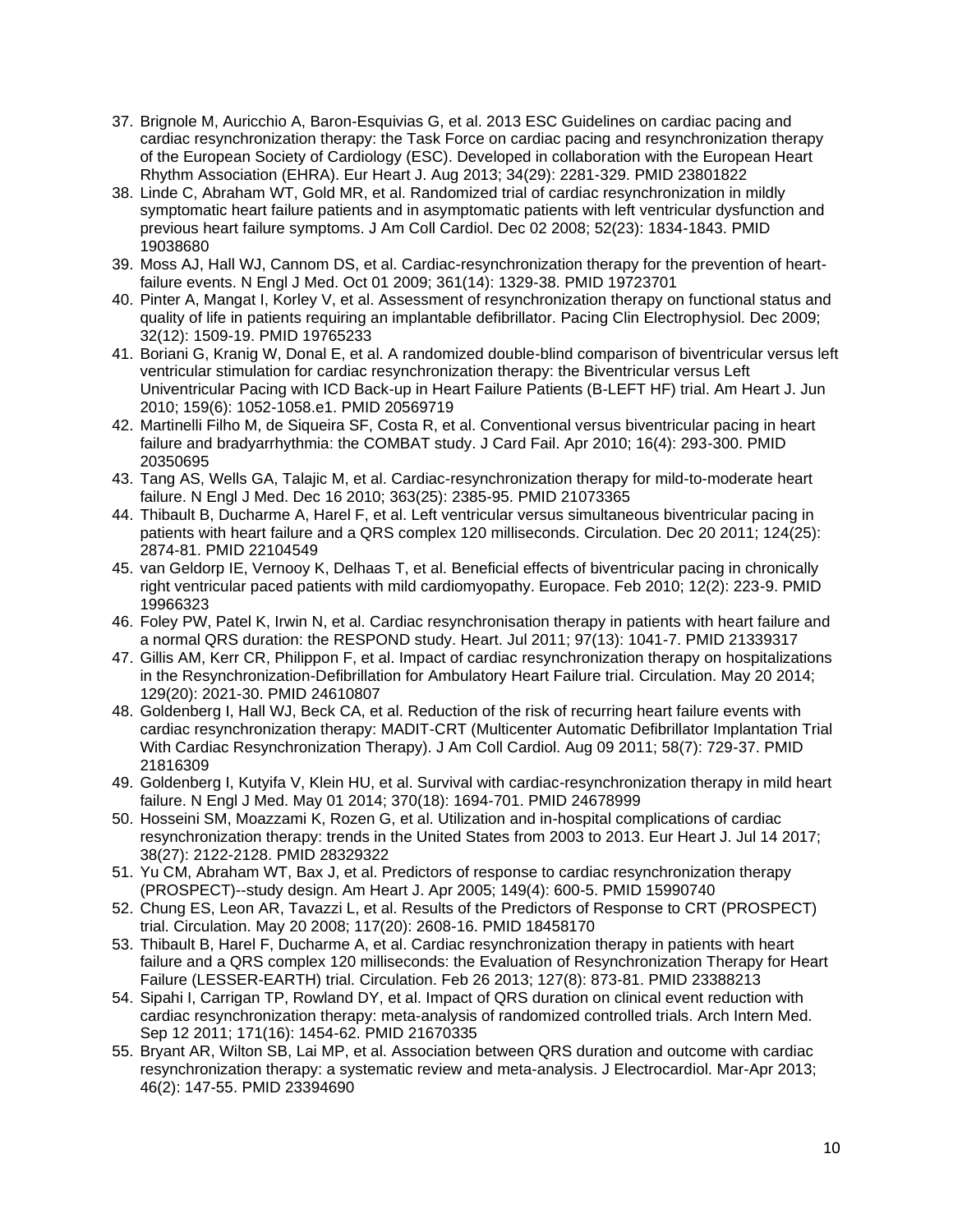- 56. Stavrakis S, Lazzara R, Thadani U. The benefit of cardiac resynchronization therapy and QRS duration: a meta-analysis. J Cardiovasc Electrophysiol. Feb 2012; 23(2): 163-8. PMID 21815961
- 57. Sipahi I, Chou JC, Hyden M, et al. Effect of QRS morphology on clinical event reduction with cardiac resynchronization therapy: meta-analysis of randomized controlled trials. Am Heart J. Feb 2012; 163(2): 260-7.e3. PMID 22305845
- 58. Kang SH, Oh IY, Kang DY, et al. Cardiac resynchronization therapy and QRS duration: systematic review, meta-analysis, and meta-regression. J Korean Med Sci. Jan 2015; 30(1): 24-33. PMID 25552880
- 59. Shah RM, Patel D, Molnar J, et al. Cardiac-resynchronization therapy in patients with systolic heart failure and QRS interval 130 ms: insights from a meta-analysis. Europace. Feb 2015; 17(2): 267-73. PMID 25164431
- 60. Peterson PN, Greiner MA, Qualls LG, et al. QRS duration, bundle-branch block morphology, and outcomes among older patients with heart failure receiving cardiac resynchronization therapy. JAMA. Aug 14 2013; 310(6): 617-26. PMID 23942680
- 61. Kutyifa V, Stockburger M, Daubert JP, et al. PR interval identifies clinical response in patients with non-left bundle branch block: a Multicenter Automatic Defibrillator Implantation Trial-Cardiac Resynchronization Therapy substudy. Circ Arrhythm Electrophysiol. Aug 2014; 7(4): 645-51. PMID 24963007
- 62. Stockburger M, Moss AJ, Klein HU, et al. Sustained clinical benefit of cardiac resynchronization therapy in non-LBBB patients with prolonged PR-interval: MADIT-CRT long-term follow-up. Clin Res Cardiol. Nov 2016; 105(11): 944-952. PMID 27318807
- 63. Friedman DJ, Bao H, Spatz ES, et al. Association Between a Prolonged PR Interval and Outcomes of Cardiac Resynchronization Therapy: A Report From the National Cardiovascular Data Registry. Circulation. Nov 22 2016; 134(21): 1617-1628. PMID 27760795
- 64. Hawkins NM, Petrie MC, MacDonald MR, et al. Selecting patients for cardiac resynchronization therapy: electrical or mechanical dyssynchrony?. Eur Heart J. Jun 2006; 27(11): 1270-81. PMID 16527827
- 65. Muto C, Solimene F, Gallo P, et al. A randomized study of cardiac resynchronization therapy defibrillator versus dual-chamber implantable cardioverter-defibrillator in ischemic cardiomyopathy with narrow QRS: the NARROW-CRT study. Circ Arrhythm Electrophysiol. Jun 2013; 6(3): 538-45. PMID 23592833
- 66. Ruschitzka F, Abraham WT, Singh JP, et al. Cardiac-resynchronization therapy in heart failure with a narrow QRS complex. N Engl J Med. Oct 10 2013; 369(15): 1395-405. PMID 23998714
- 67. Brignole M, Pokushalov E, Pentimalli F, et al. A randomized controlled trial of atrioventricular junction ablation and cardiac resynchronization therapy in patients with permanent atrial fibrillation and narrow QRS. Eur Heart J. Dec 01 2018; 39(45): 3999-4008. PMID 30165479
- 68. Brignole M, Pentimalli F, Palmisano P, et al. AV junction ablation and cardiac resynchronization for patients with permanent atrial fibrillation and narrow QRS: the APAF-CRT mortality trial. Eur Heart J. Dec 07 2021; 42(46): 4731-4739. PMID 34453840
- 69. Brignole M, Botto G, Mont L, et al. Cardiac resynchronization therapy in patients undergoing atrioventricular junction ablation for permanent atrial fibrillation: a randomized trial. Eur Heart J. Oct 2011; 32(19): 2420-9. PMID 21606084
- 70. Kalscheur MM, Saxon LA, Lee BK, et al. Outcomes of cardiac resynchronization therapy in patients with intermittent atrial fibrillation or atrial flutter in the COMPANION trial. Heart Rhythm. Jun 2017; 14(6): 858-865. PMID 28323173
- 71. Healey JS, Hohnloser SH, Exner DV, et al. Cardiac resynchronization therapy in patients with permanent atrial fibrillation: results from the Resynchronization for Ambulatory Heart Failure Trial (RAFT). Circ Heart Fail. Sep 01 2012; 5(5): 566-70. PMID 22896584
- 72. Khazanie P, Greiner MA, Al-Khatib SM, et al. Comparative Effectiveness of Cardiac Resynchronization Therapy Among Patients With Heart Failure and Atrial Fibrillation: Findings From the National Cardiovascular Data Registry's Implantable Cardioverter-Defibrillator Registry. Circ Heart Fail. Jun 2016; 9(6). PMID 27296396
- 73. Curtis AB, Worley SJ, Adamson PB, et al. Biventricular pacing for atrioventricular block and systolic dysfunction. N Engl J Med. Apr 25 2013; 368(17): 1585-93. PMID 23614585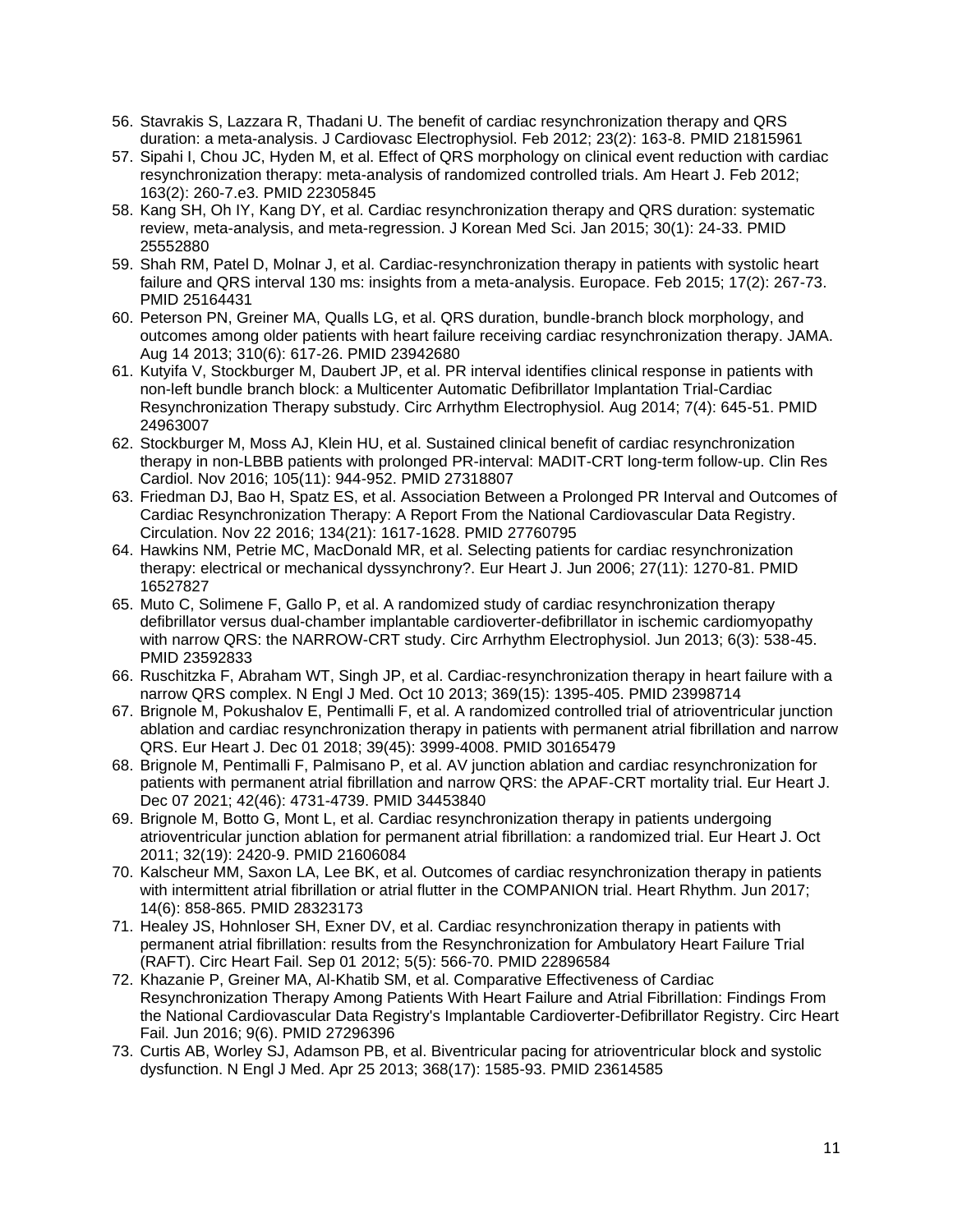- 74. Curtis AB, Worley SJ, Chung ES, et al. Improvement in Clinical Outcomes With Biventricular Versus Right Ventricular Pacing: The BLOCK HF Study. J Am Coll Cardiol. May 10 2016; 67(18): 2148-2157. PMID 27151347
- 75. Yu CM, Chan JY, Zhang Q, et al. Biventricular pacing in patients with bradycardia and normal ejection fraction. N Engl J Med. Nov 26 2009; 361(22): 2123-34. PMID 19915220
- 76. Chan JY, Fang F, Zhang Q, et al. Biventricular pacing is superior to right ventricular pacing in bradycardia patients with preserved systolic function: 2-year results of the PACE trial. Eur Heart J. Oct 2011; 32(20): 2533-40. PMID 21875860
- 77. Yu CM, Fang F, Luo XX, et al. Long-term follow-up results of the pacing to avoid cardiac enlargement (PACE) trial. Eur J Heart Fail. Sep 2014; 16(9): 1016-25. PMID 25179592
- 78. Doshi RN, Daoud EG, Fellows C, et al. Left ventricular-based cardiac stimulation post AV nodal ablation evaluation (the PAVE study). J Cardiovasc Electrophysiol. Nov 2005; 16(11): 1160-5. PMID 16302897
- 79. Anselme F, Bordachar P, Pasquie JL, et al. Safety, feasibility, and outcome results of cardiac resynchronization with triple-site ventricular stimulation compared to conventional cardiac resynchronization. Heart Rhythm. Jan 2016; 13(1): 183-9. PMID 26325531
- 80. Bencardino G, Di Monaco A, Russo E, et al. Outcome of Patients Treated by Cardiac Resynchronization Therapy Using a Quadripolar Left Ventricular Lead. Circ J. 2016; 80(3): 613-8. PMID 26821688
- 81. Lenarczyk R, Kowalski O, Sredniawa B, et al. Implantation feasibility, procedure-related adverse events and lead performance during 1-year follow-up in patients undergoing triple-site cardiac resynchronization therapy: a substudy of TRUST CRT randomized trial. J Cardiovasc Electrophysiol. Nov 2012; 23(11): 1228-36. PMID 22651239
- 82. Pappone C, Calovic Z, Vicedomini G, et al. Improving cardiac resynchronization therapy response with multipoint left ventricular pacing: Twelve-month follow-up study. Heart Rhythm. Jun 2015; 12(6): 1250-8. PMID 25678057
- 83. Rogers DP, Lambiase PD, Lowe MD, et al. A randomized double-blind crossover trial of triventricular versus biventricular pacing in heart failure. Eur J Heart Fail. May 2012; 14(5): 495-505. PMID 22312038
- 84. Gould J, Claridge S, Jackson T, et al. Standard care vs. TRIVEntricular pacing in Heart Failure (STRIVE HF): a prospective multicentre randomized controlled trial of triventricular pacing vs. conventional biventricular pacing in patients with heart failure and intermediate QRS left bundle branch block. Europace. Nov 22 2021. PMID 35079787
- 85. Zhang B, Guo J, Zhang G. Comparison of triple-site ventricular pacing versus conventional cardiac resynchronization therapy in patients with systolic heart failure: A meta-analysis of randomized and observational studies. J Arrythmia. 2018;34:55-64. PMID
- 86. Domenichini G, Rahneva T, Diab IG, et al. The lung impedance monitoring in treatment of chronic heart failure (the LIMIT-CHF study). Europace. Mar 2016; 18(3): 428-35. PMID 26683599
- 87. Luthje L, Vollmann D, Seegers J, et al. A randomized study of remote monitoring and fluid monitoring for the management of patients with implanted cardiac arrhythmia devices. Europace. Aug 2015; 17(8): 1276-81. PMID 25983310
- 88. Bohm M, Drexler H, Oswald H, et al. Fluid status telemedicine alerts for heart failure: a randomized controlled trial. Eur Heart J. Nov 01 2016; 37(41): 3154-3163. PMID 26984864
- 89. Kusumoto FM, Schoenfeld MH, Barrett C, et al. 2018 ACC/AHA/HRS Guideline on the Evaluation and Management of Patients With Bradycardia and Cardiac Conduction Delay: Executive Summary: A Report of the American College of Cardiology/American Heart Association Task Force on Clinical Practice Guidelines, and the Heart Rhythm Society. J Am Coll Cardiol. Aug 20 2019; 74(7): 932-987. PMID 30412710
- 90. Epstein AE, DiMarco JP, Ellenbogen KA, et al. ACC/AHA/HRS 2008 Guidelines for Device-Based Therapy of Cardiac Rhythm Abnormalities: a report of the American College of Cardiology/American Heart Association Task Force on Practice Guidelines (Writing Committee to Revise the ACC/AHA/NASPE 2002 Guideline Update for Implantation of Cardiac Pacemakers and Antiarrhythmia Devices): developed in collaboration with the American Association for Thoracic Surgery and Society of Thoracic Surgeons. Circulation. May 27 2008; 117(21): e350-408. PMID 18483207